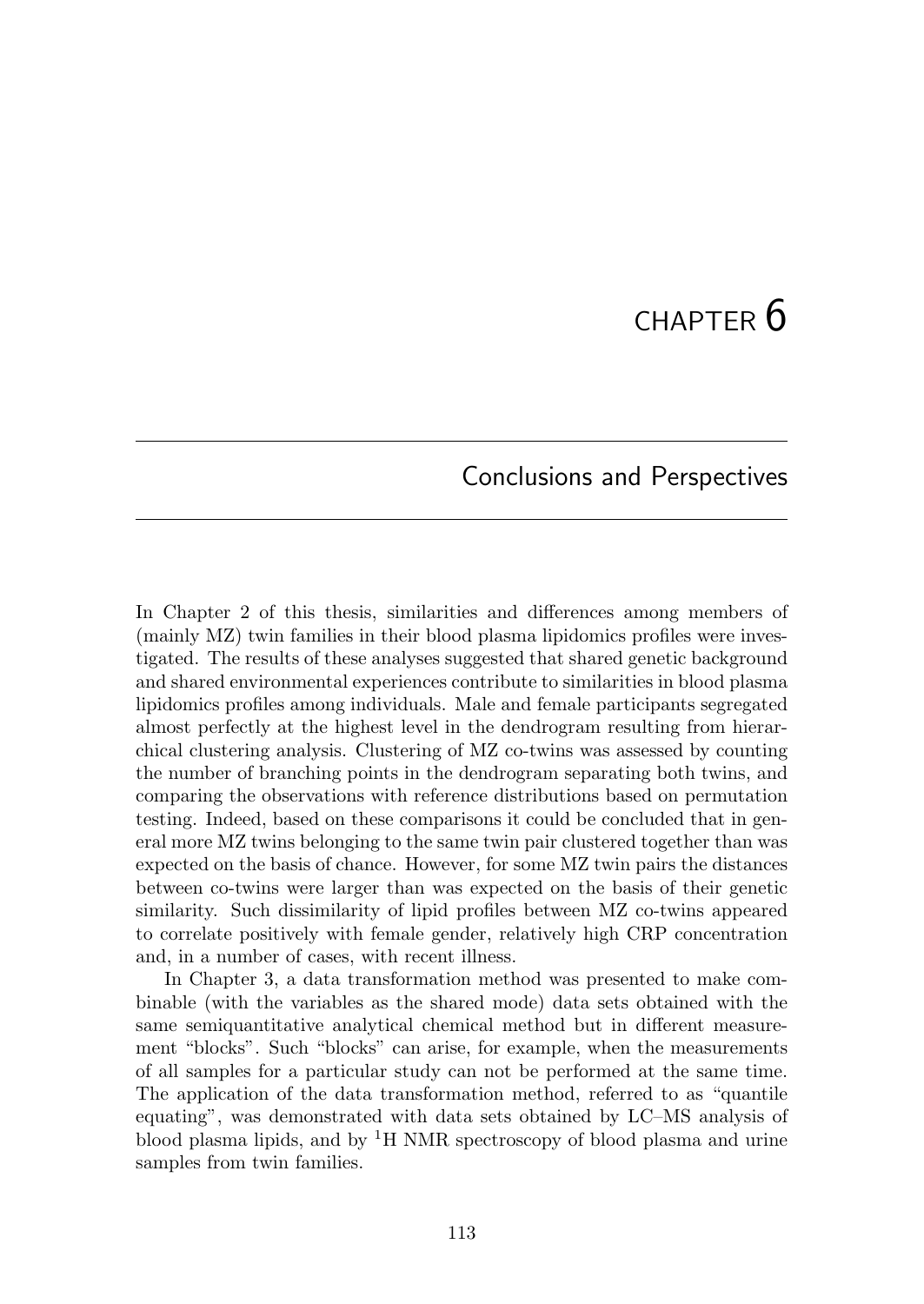The combined LC–MS data sets obtained after application of the "quantile equating" method described in Chapter 3, were used for the analyses described in Chapter 4. In this Chapter it was demonstrated in hierarchical clustering analysis that quantile equating had indeed been beneficial for making the LC–MS data sets combinable. Furthermore, on the basis of this larger data set including notably more DZ twin families, the general findings described in Chapter 2 could be replicated. That is, the results described in Chapter 4 also supported the hypothesis that shared genetic background and shared environmental exposure contribute to similarities in lipidomics profiles among individuals. Also, in general dissimilarities in lipidomics profiles between female MZ co-twins were larger than between male MZ co-twins. However, the positive correlation between dissimilarity of lipid profiles between MZ co-twins, recent illness and relatively high CRP concentration was not as apparent as on the basis of the analyses described in Chapter 2.

Finally, Chapter 5 describes the results of uni- and multivariate quantitative genetic analyses of blood plasma  $LC-MS$  and  $^1H NMR$  data on the basis of structural equation modeling. Univariate analyses of the LC–MS data, which were generated using a "targeted" method for the analysis of lipids, suggested different patterns of heritability for lipids belonging to different lipid classes. Interestingly, within the triglyceride class we observed different heritabilities for lipids with different numbers of C-atoms and/or different numbers of double bonds in the fatty acid backbone. The dendrogram resulting from hierarchical clustering analysis of the genetic correlations among all lipids suggested shared genetic factors contributing to the phenotypic covariance of lipids from the same lipid class. The heritabilities of the features detected in the  ${}^{1}H$  NMR data, which were generated using a "global" method to obtain an overview of metabolites from different classes, displayed much larger heterogeneity with respect to those of the lipids detected with LC–MS. Also, considerable heterogeneity was observed in the genetic correlations among all features, which was again as expected on the basis of the "global" nature of NMR spectroscopy.

## 6.1 Between-block effect correction methods in metabolomics

The method described in Chapter 3 of this thesis appears to be one of the first to address the issue of "between-block" effect correction with application to semi-quantitative analytical chemical data. It is argued in Chapter 3 that systematic nonbiological differences between semi-quantitative data obtained in different measurement "blocks" can exist, for example due to small analytical changes between the blocks that are not avoidable by good analytical practice alone. The method of univariate "quantile equating" is introduced to address this issue when there are nonlinear differences between the distributions of the data obtained on the same variables in different measurement blocks.

That "between-block" effect correction at "low" level (i.e., at data level)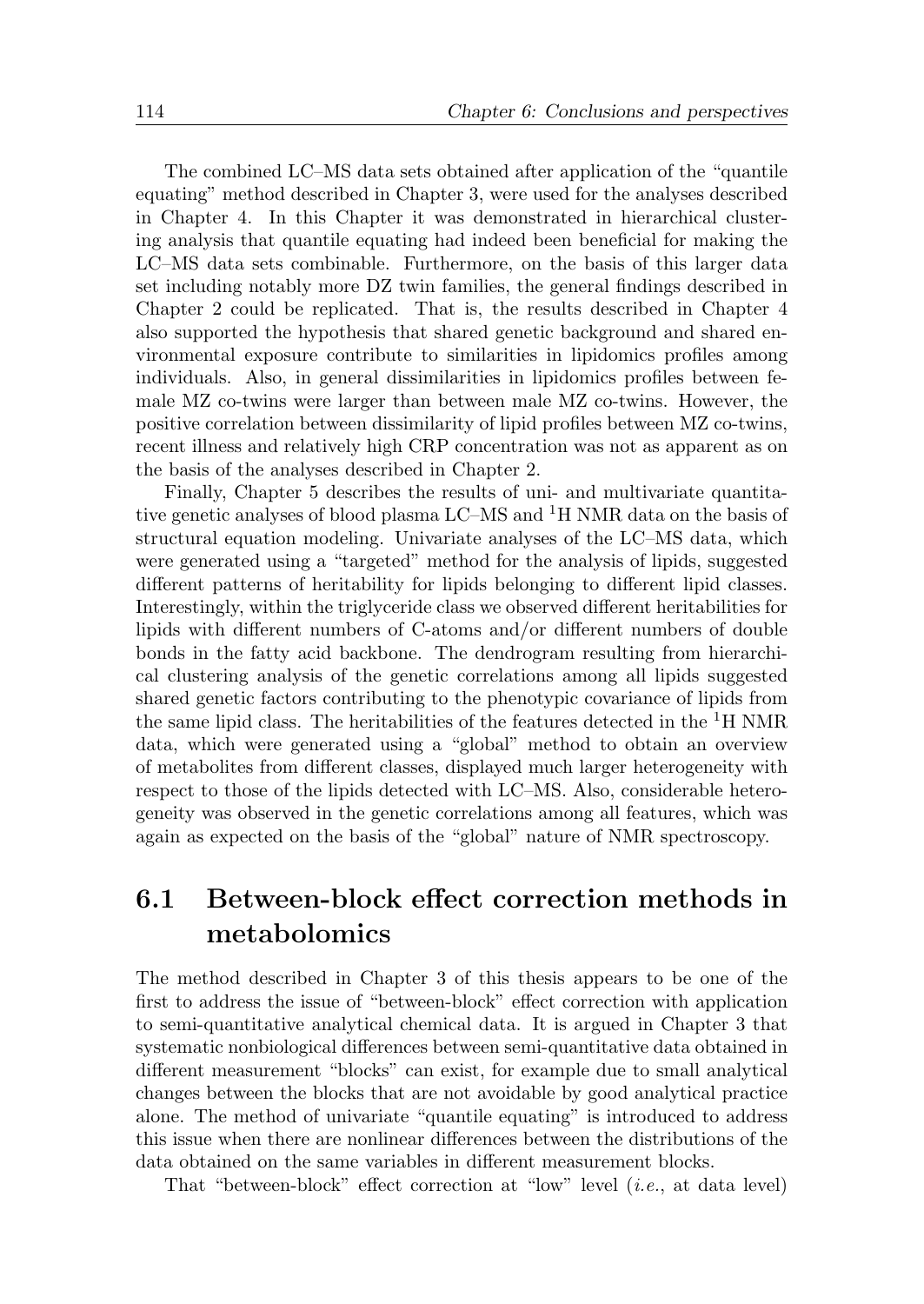appears to be a relatively unexplored area of research in the context of semiquantitative metabolomics measurements, is somewhat surprising in view of the large number of publications on similar topics within the transcriptomics field. In transcriptomics, the analogue of what we in Chapter 3 of this thesis refer to as "between-block" effects is often referred to as "batch effects". Several authors 186–192 give similar considerations to correct for "batch effects" in microarray studies, as we do for correcting for what is called "between-block effects" in Chapter 3. Demetrashvili et al.  $186$  applied the empirical Bayes method of Johnson *et al.*<sup>191</sup> to correct for "batch effects" after application of the loess normalization within arrays, which implies that normalization alone was not sufficient in their case for between-batch effect correction. Other authors have described similar findings. 189,191 This reported insufficiency of normalization to correct for between-batch effects in microarray studies is in concordance with our finding that it is not sufficient for correction for between-block effects in metabolomics data. Jiang and colleagues <sup>189</sup> developed the "disTran" method for between-batch effect correction of microarrays, which is probably equivalent to our "quantile equating" method that we used for between-block effect correction in the context of a metabolomics study. Several authors  $(e.g.,<sup>193</sup>)$ have even presented methods to make combinable (with the variables as the shared mode) data sets obtained with different gene expression measurement techniques.

The difference in nomenclature employed in the context of microarray studies  $(i.e., "batch effect correction")$  and in the context of semiquantitative metabolomics studies  $(i.e.,$  "between-block effect correction") might reflect a difference in application domain of highly similar data pretreatment methods. Indeed, the severity of "batch effects" as generally described within the context of metabolomics studies, appears to be relatively limited with respect to that of the "batch effects" described for microarray studies. Therefore, in metabolomics studies, data obtained in different batches but within the same "block" are often reported to be combinable either without correction, or with batch effect correction using for example repeatedly measured quality control samples.<sup>2,117,128,194</sup> However, apparently in contrast to the situation within gene expression studies, the possibility and even necessity to consider data pretreatment techniques for between-block effect correction does not appear to be accepted yet by the metabolomics community. Rather, currently there seems to be a preference for perfection of the stability and robustness of the used analytical chemical platforms, such that data obtained with the same analytical chemical method in different measurement blocks can be combined without additional correction. For example, efforts are being undertaken to standardize working protocols. 2,21,195–197 However, among transcriptomics researchers a keen interest in methods that correct for "batch effects" still exists, despite similar efforts in that field.<sup>187</sup> With the demand to discover biological effects of ever smaller effect size on the basis of metabolomics data,  $^{117}$  it is foreseeable that the application domain of methods to correct for "between-block" effects increases in response to this demand as well. <sup>198</sup>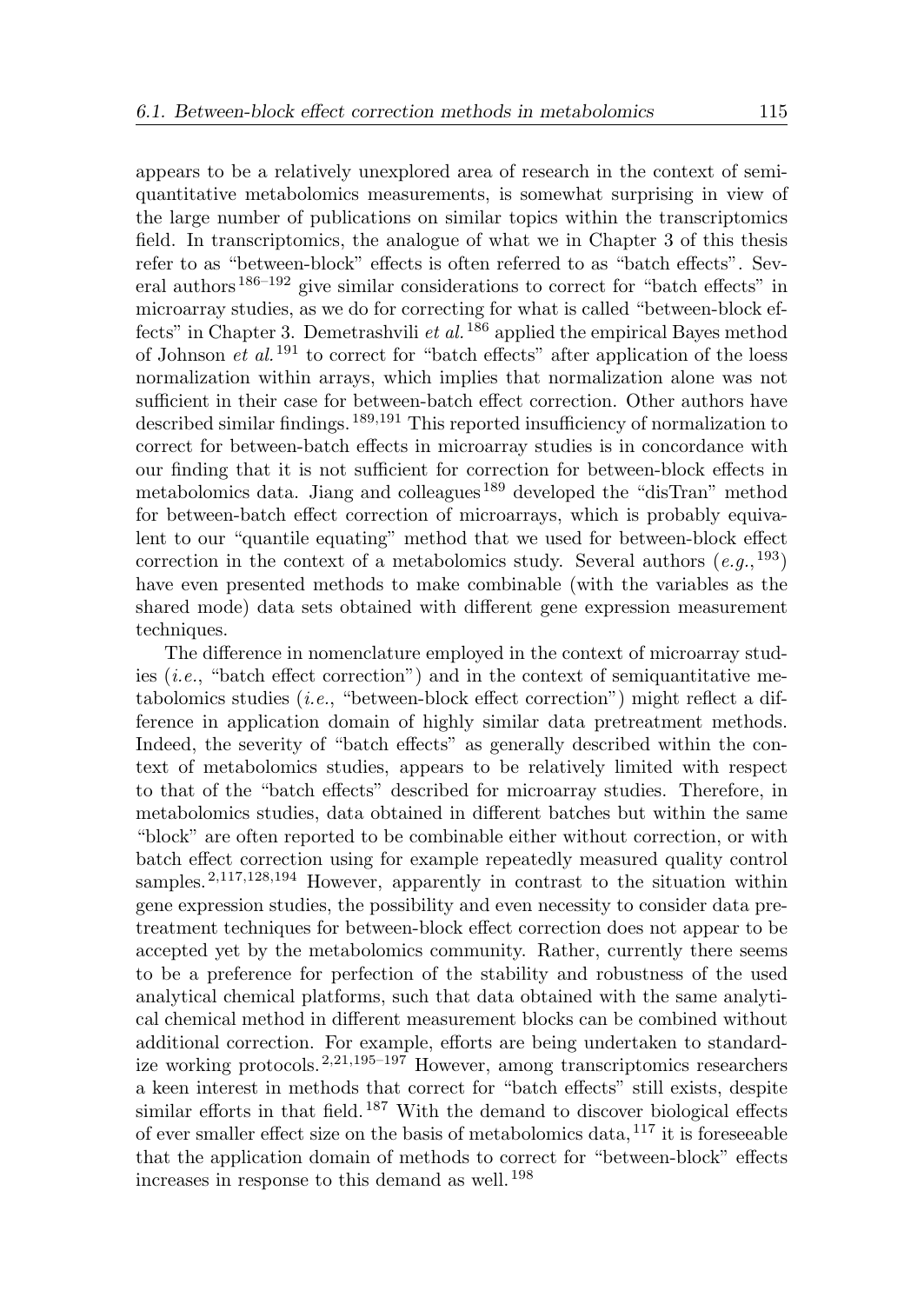Finally, a caveat for the application of methods for block effect correction to semiquantitative metabolomics data sets might be in place. Currently complete identification of all detected compounds in metabolomics studies is often not possible. <sup>21</sup> The LC–MS data discussed in this thesis, for example, were based on an analytical method that cannot distinguish among different isomers of a detected lipid.  $127$  Therefore, it could not be verified whether for example the ratios of different isomers of the 'same' lipid in data sets originating from different measurement blocks were equal. However, an important assumption when applying "equating" methods to make combinable data sets, is that data from the same variables (e.g., the same isomers of a particular lipid) are equated in different data sets. Any indications that this assumption might be violated in a given study might preclude the application of equating methods in order to avoid bias. Nevertheless, it is concluded that useful methodology to correct for batch and/or block effects in semi-quantitative metabolomics studies might be adopted from microarray research. A similar case was made by Redestig et al. <sup>199</sup>

#### 6.2 Multivariate quantitative genetic analysis

In Chapters 2 and 4 of this thesis, multivariate quantitative genetic analysis was performed based on the distances among objects, computed on the basis of blood plasma lipidomics profiles. In Chapter 5, multivariate quantitative genetic analysis was performed on the basis of structural equation modeling. In Chapters 2 and 4, we have used the 'unsupervised', hypothesis-free data analysis method of hierarchical clustering. As has been explained in the General Introduction, the aim of hierarchical clustering analysis is to "see what the data are trying to tell us".<sup>41</sup> Nevertheless, the results in Chapters 2 and 4 were consistent with our hypothesis that shared genetic background and shared environment contribute to similarities in blood plasma lipidomics profiles among individuals.

Structural equation modeling, which was used in Chapter 5, is initiated by the specification of a model that formalizes a hypothesis about the causal relationship between predictors and predicted variables. Hence, structural equation modeling could be regarded a 'hypothesis-driven' method. However, in Chapter 5 we have used structural equation modeling in a relatively hypothesis-free way. That is, a structural model based on Cholesky composition of the variance component matrices was used, which is a relatively hypothesis-free model. <sup>29</sup> Also, the genetic correlations for all pairs of variables, estimated using this hypothesis-free model, were analyzed using the 'unsupervised', hypothesis-free method of hierarchical clustering. Nevertheless, the patterns of clustering of lipids on the basis of their genetic correlations were consistent with the hypothesis that metabolites from the same metabolite class correlate positively because of shared genetic factors of phenotypic variation.

This methodology for multivariate quantitative genetic analysis on the basis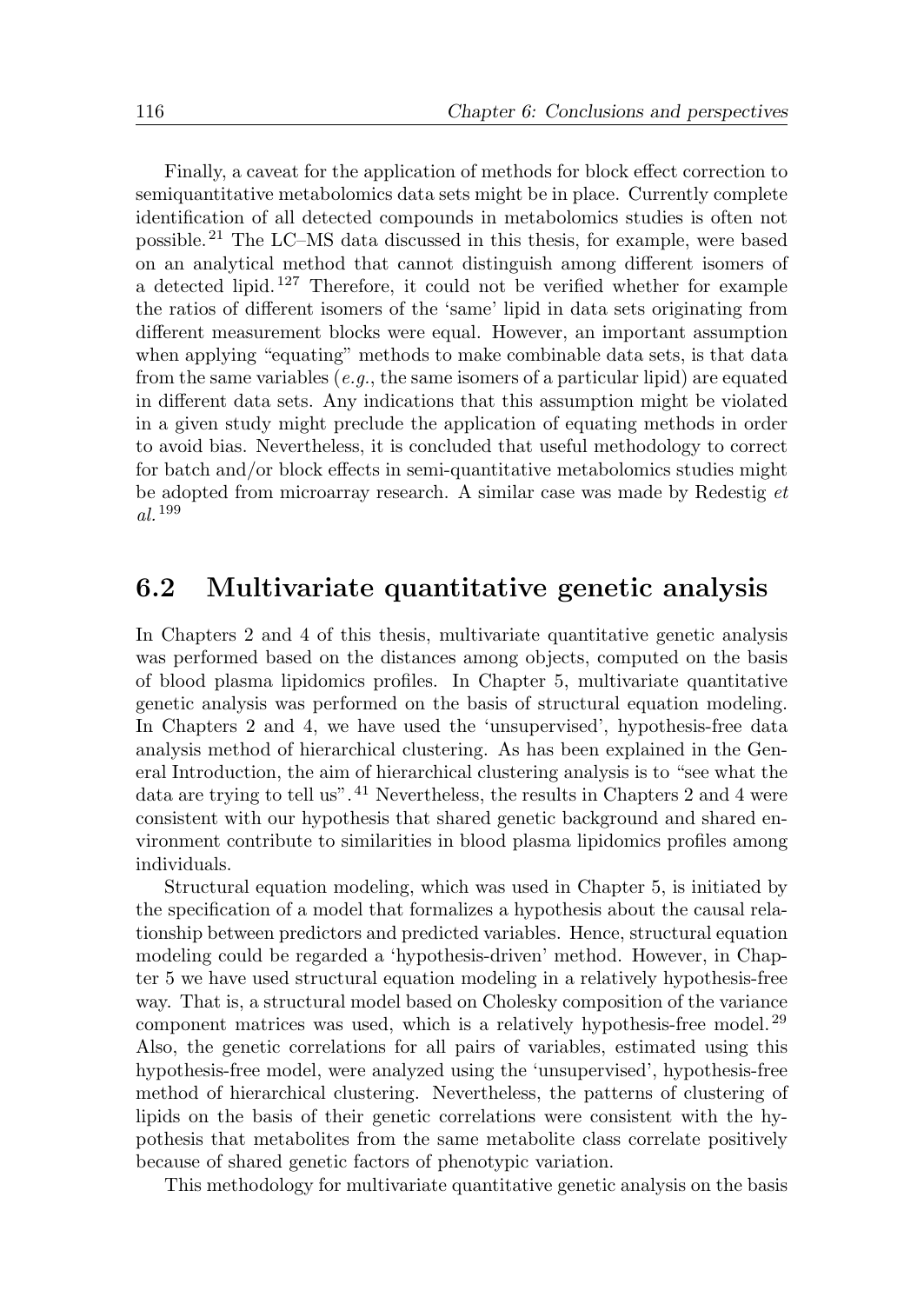of SEM might be further enhanced by the development or application of methods that allow the joint analysis of all variables in one multivariate analysis, rather than the 'multistep multivariate' approach. That is, from a purely mathematical point of view, the results from "multiple bivariate" analyses cannot be jointly analyzed because they are not in the same multivariate space.

Furthermore, as explained below, the results of the analyses based on the distances among objects could provide indications which 'moderators' might be placed where in a structural equation model to be used for quantitative genetic analysis. In structural equation modeling, moderators are covariates that influence for example the weight of predictor variables. <sup>200</sup> It can be hypothesized, for example, that gender 'moderates' the relative contribution of genetic variance to phenotypic variance and such a hypothesis can be formalized as a moderator on the path coefficients in a structural equation model. The analyses based on the distances among objects, as in Chapters 2 and 4 of this thesis, might be used to explore the heterogeneity among the individuals in the study sample, to find indications whether there are potential covariates that might be included as moderators in a structural equation model. For example, in Chapter 2 in hierarchical clustering analysis we observed almost perfect segregation of male and female participants at the highest level in the dendrogram. This suggests that gender might be included as a covariate on the means in structural equation models.

#### 6.3 Medical relevance of our findings

In Chapters 2 and 4, individual differences were studied on the basis of distances among objects (lipidomics profiles) in multivariate space. The results of these analyses suggested that for example disease might increase such individual differences in blood plasma lipid concentrations. Indeed, our results on the basis of blood plasma lipid profiling support the hypothesis that "because of biological individuality, each individual will have a particular location within the larger distribution of quantitative values that describe the parameter in the population; the private homeostatic value may then be seen to be displaced because the individual's system is  $[...]$  overwhelmed by experience". <sup>201</sup> The power to detect the effects on individual differences of particular important factors, such as disease, might be enhanced in analyses on the basis of distances among objects with respect to univariate analysis. This increase in statistical power should be due to the fact that in the multivariate distances among objects, the effects of factors that influence phenotypic variation in the individual variables (as can be assessed for example in univariate analysis on the basis of structural equation modeling, as was performed in Chapter 5) are "pooled". This "pooling" occurs during the summation of the dissimilarities among the objects for the individual variables (see for example equation 1.5 in the General Introduction). Further studies are necessary to determine the magnitude of this gain in statistical power due to studying distances among